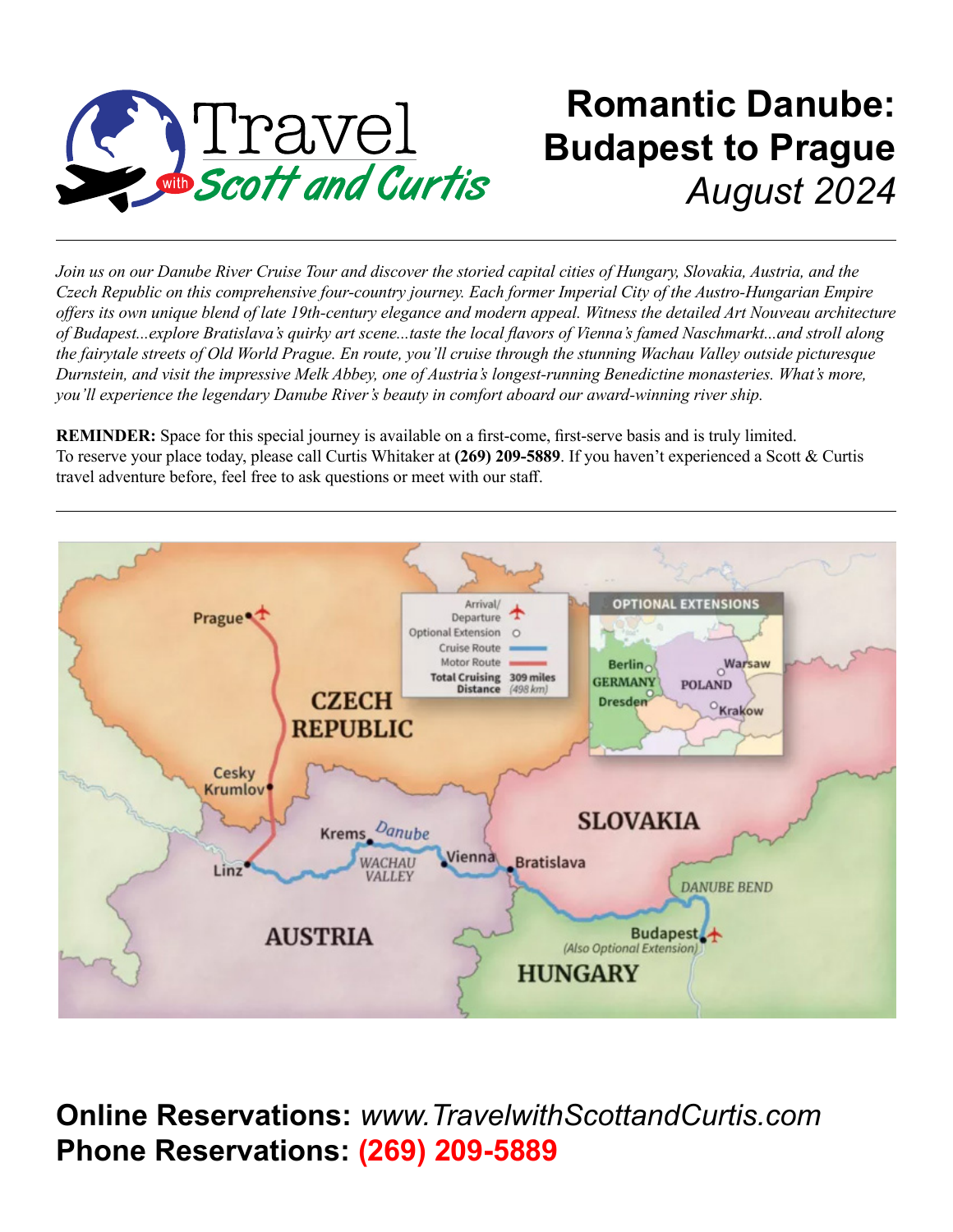### **Snapshot Itinerary: Romantic Danube: Budapest to Prague**

**Travel Dates:** *August 2024*

**Day 1 – Depart U.S.**

**Day 2 – Arrive in Budapest, Hungary • Embark ship**

**Day 3 – Explore Budapest • Captain's Welcome Dinner**

**Day 4 – Budapest • Optional Hospital in the Rock tour**

**Day 5 – Explore Bratislava, Slovakia • Home-Hosted Visit**

**Day 6 – Bratislava • School visit • Vienna, Austria**

**Day 7 – Explore Vienna • Optional Musical Vienna tour**



**Day 8 – Vienna • Optional Schoenbrunn Palace tour**

**Day 9 – Visit Durnstein • Optional Marillen Farm tour**

**Day 10 – Krems • Wachau Valley • Melk Abbe**

**Day 11 – Explore Linz • Mauthausen • Captain's Farewell Dinner**

**Day 12 – Linz • Disembark ship • Visit Cesky Krumlov, Czech Republic • Prague**

**Day 13 – Explore Prague**

**Day 14 – Prague • Optional Jewish Prague tour • Farewell Dinner**

**Day 15 – Prague • Return to U.S.**

**COVID-19 UPDATE:** Your health and safety is our #1 priority. In partnership with our travel providers Great Circle Travel and OAT, we are monitoring the COVID-19 situation daily, including how it may impact future travel plans. If any changes are made, we will do our best to alert you as soon as possible. If you have questions in the meantime, please call Curtis Whitaker during regular business hours at **(269) 209-5889**. Thank you!